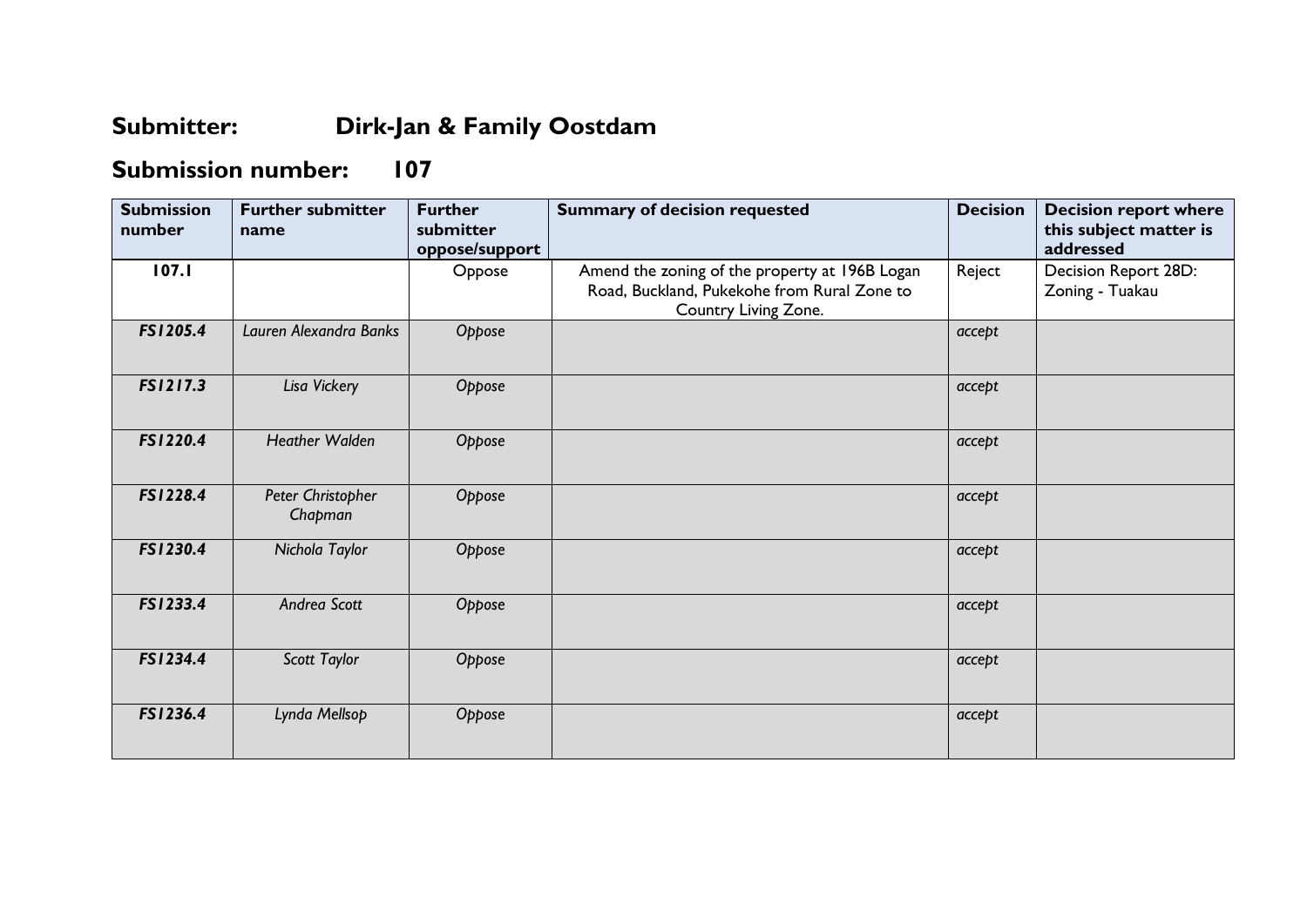| FS1238.4 | <b>Grant David Maclean</b>          | Oppose | accept |  |
|----------|-------------------------------------|--------|--------|--|
| FS1239.4 | <b>Ruth Phillips</b>                | Oppose | accept |  |
| FS1240.4 | Linda Andrew                        | Oppose | accept |  |
| FS1241.4 | <b>Calvin Andrew</b>                | Oppose | accept |  |
| FS1243.4 | Nicole Ormsby                       | Oppose | accept |  |
| FS1245.4 | <b>Maire Enterprises</b><br>Limited | Oppose | accept |  |
| FS1246.4 | Sharageen Holdings<br>Limited       | Oppose | accept |  |
| FS1247.4 | <b>Tammy Baker</b>                  | Oppose | accept |  |
| FS1356.4 | Elizabeth Jean<br>Deadman           | Oppose | accept |  |
| FS1357.4 | <b>Graham Gavin</b><br>Deadman      | Oppose | accept |  |
| FS1359.4 | Oshila Greathead                    | Oppose | accept |  |
| FS1362.4 | Samuel Philip Crisp                 | Oppose | accept |  |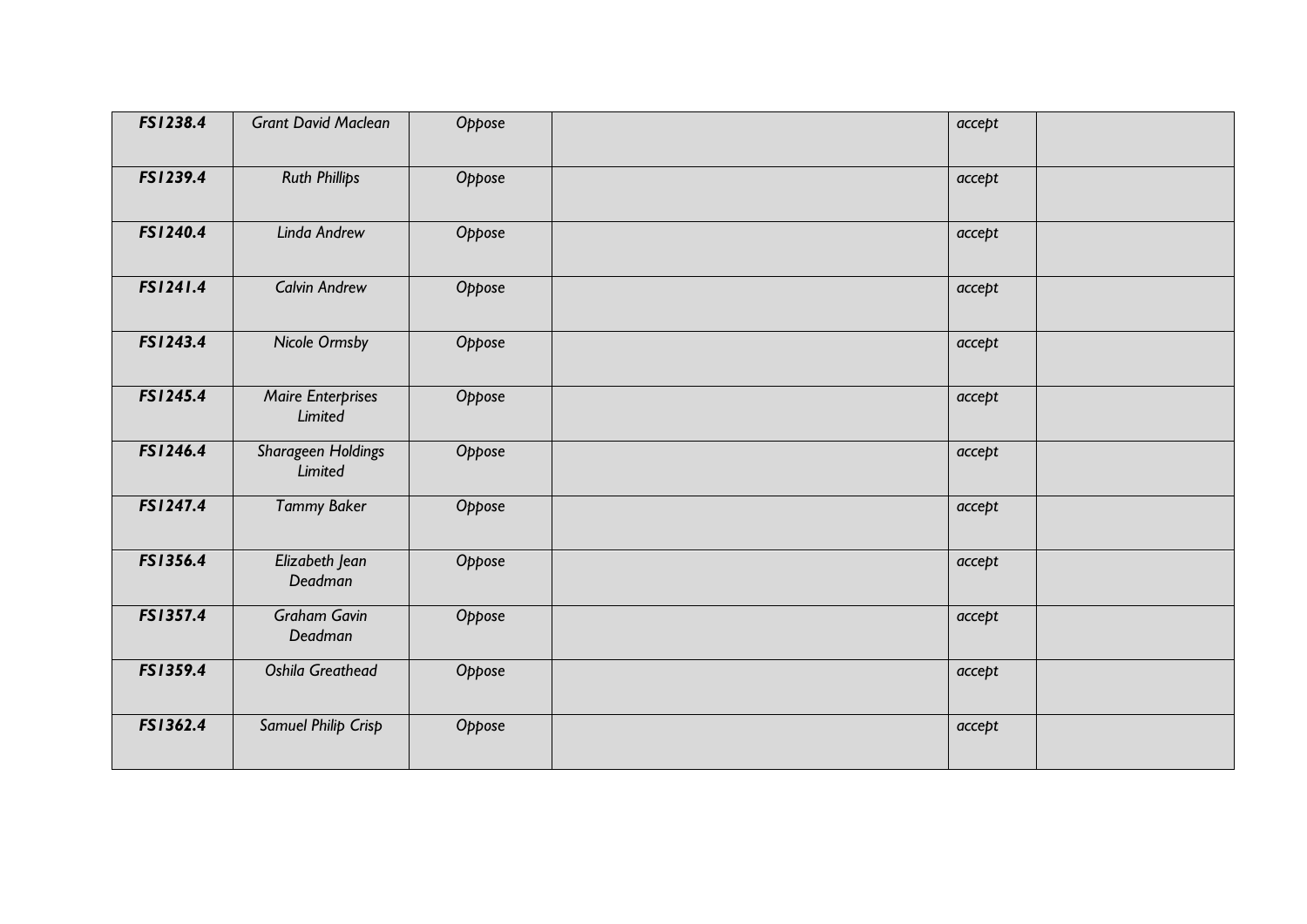| FS1363.4  | Carly Rae Crisp                 | Oppose | accept |  |
|-----------|---------------------------------|--------|--------|--|
| FS1372.4  | David Gordon Eady               | Oppose | accept |  |
| FS1129.83 | <b>Auckland Council</b>         | Oppose | accept |  |
| FS1213.12 | Pamela Jocelyn Lewis            | Oppose | accept |  |
| FS1219.16 | Kirsty Rae Rapana               | Oppose | accept |  |
| FS1226.12 | Mary Evelyn Chapman             | Oppose | accept |  |
| FS1227.16 | Karen Daphne<br><b>McMurtry</b> | Oppose | accept |  |
| FS1229.16 | James Wilson McMurtry           | Oppose | accept |  |
| FS1231.12 | John Scott                      | Oppose | accept |  |
| FS1232.12 | Anthony Montagna                | Oppose | accept |  |
| FS1235.12 | <b>Kirsten Marx</b>             | Oppose | accept |  |
| FS1237.16 | <b>Bronwyn McMurtry</b>         | Oppose | accept |  |